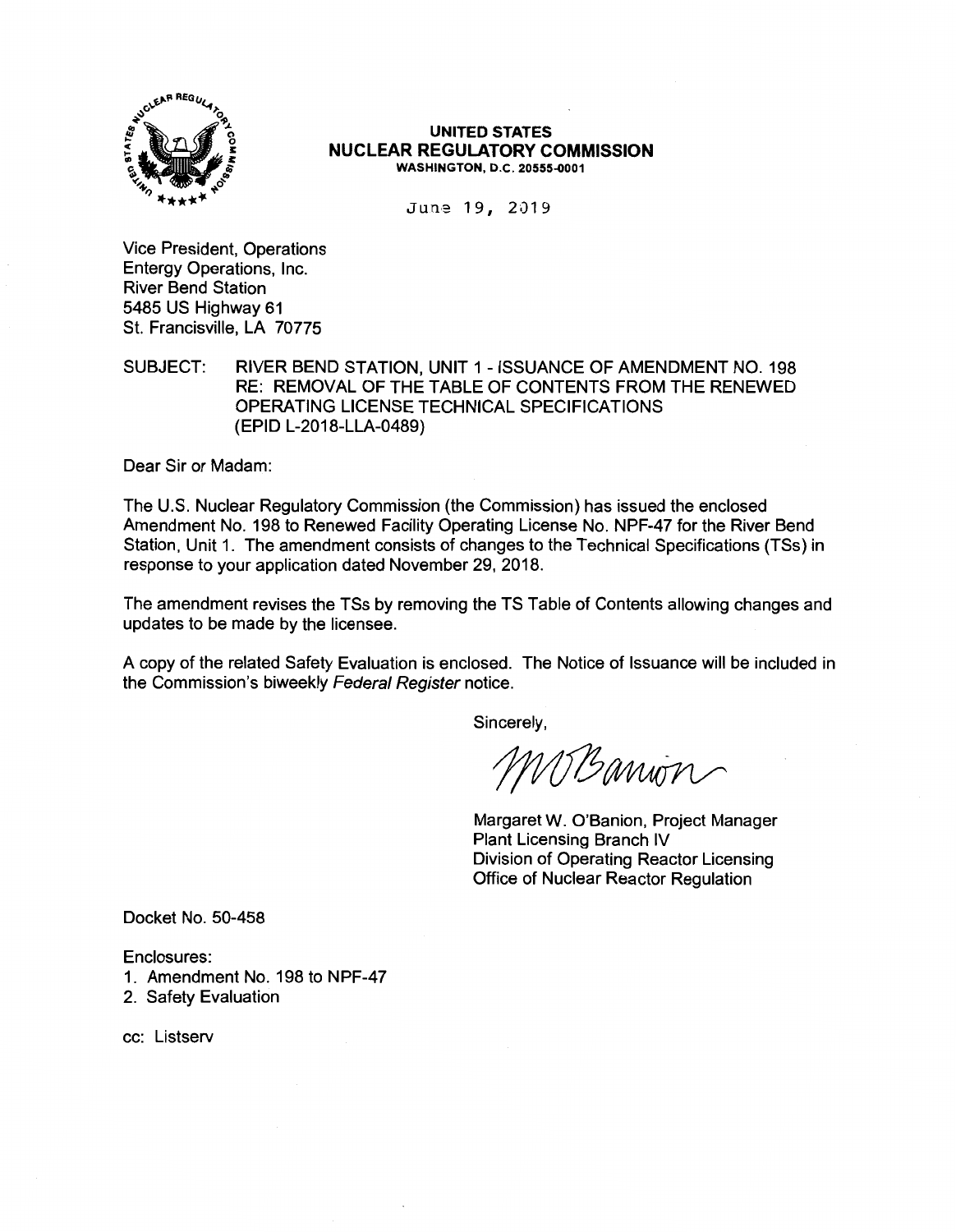

#### **UNITED STATES NUCLEAR REGULATORY COMMISSION WASHINGTON,** D.C. **20555-0001**

# **ENTERGY LOUISIANA, LLC**

# AND

# ENTERGY OPERATIONS. INC.

# DOCKET NO. 50-458

## RIVER BEND STATION. UNIT 1

## AMENDMENT TO RENEWED FACILITY OPERATING LICENSE

Amendment No. 198 Renewed License No. NPF-47

- 1. The Nuclear Regulatory Commission (the Commission) has found that:
	- A. The application for amendment by Entergy Operations, Inc. (the licensee), dated November 29, 2018, complies with the standards and requirements of the Atomic Energy Act of 1954, as amended (the Act), and the Commission's rules and regulations set forth in 10 CFR Chapter I;
	- B. The facility will operate in conformity with the application, as amended, the provisions of the Act, and the rules and regulations of the Commission;
	- C. There is reasonable assurance (i) that the activities authorized by this amendment can be conducted without endangering the health and safety of the public, and (ii) that such activities will be conducted in compliance with the Commission's regulations;
	- D. The issuance of this license amendment will not be inimical to the common defense and security or to the health and safety of the public; and
	- E. The issuance of this amendment is in accordance with 10 CFR Part 51 of the Commission's regulations and all applicable requirements have been satisfied.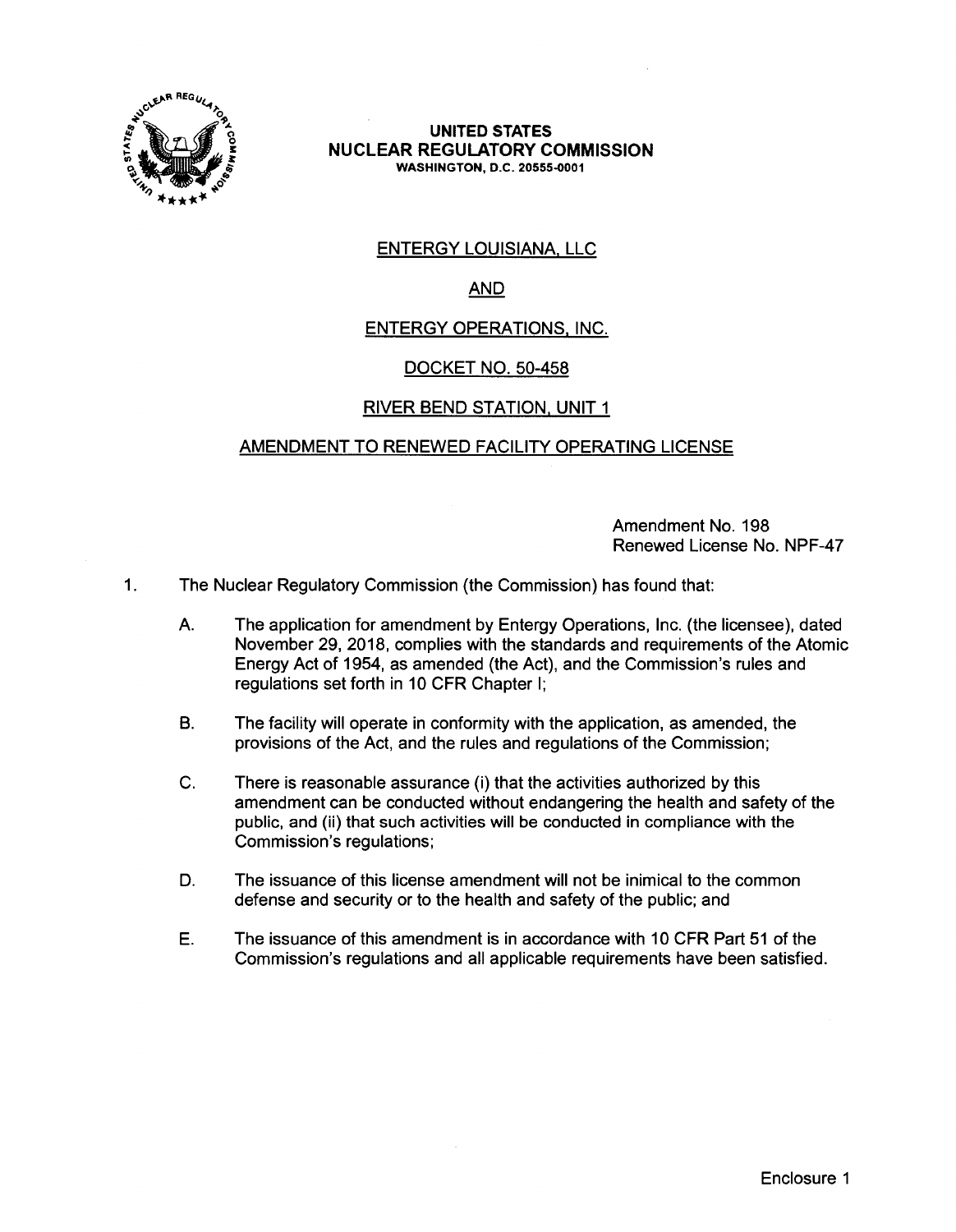- 2. Accordingly, the license is amended by changes to the Technical Specifications as indicated in the attachment to this license amendment, and paragraph 2.C.(2) of Renewed Facility Operating License No. NPF-47 is hereby amended to read as follows:
	- (2) Technical Specifications and Environmental Protection Plan

The Technical Specifications contained in Appendix A, as revised through Amendment No. 198 and the Environmental Protection Plan contained in Appendix B, are hereby incorporated in the renewed license. EOI shall operate the facility in accordance with the Technical Specifications and the Environmental Protection Plan.

3. The license amendment is effective as of its date of issuance and shall be implemented within 90 days from the date of issuance.

FOR THE NUCLEAR REGULATORY COMMISSION

Nelancourter

Robert J. Pascarelli, Chief Plant Licensing Branch IV Division of Operating Reactor Licensing Office of Nuclear Reactor Regulation

Attachment: Changes to the Renewed Facility Operating License No. NPF-47 and Technical Specifications

Date of Issuance: June 19, 2019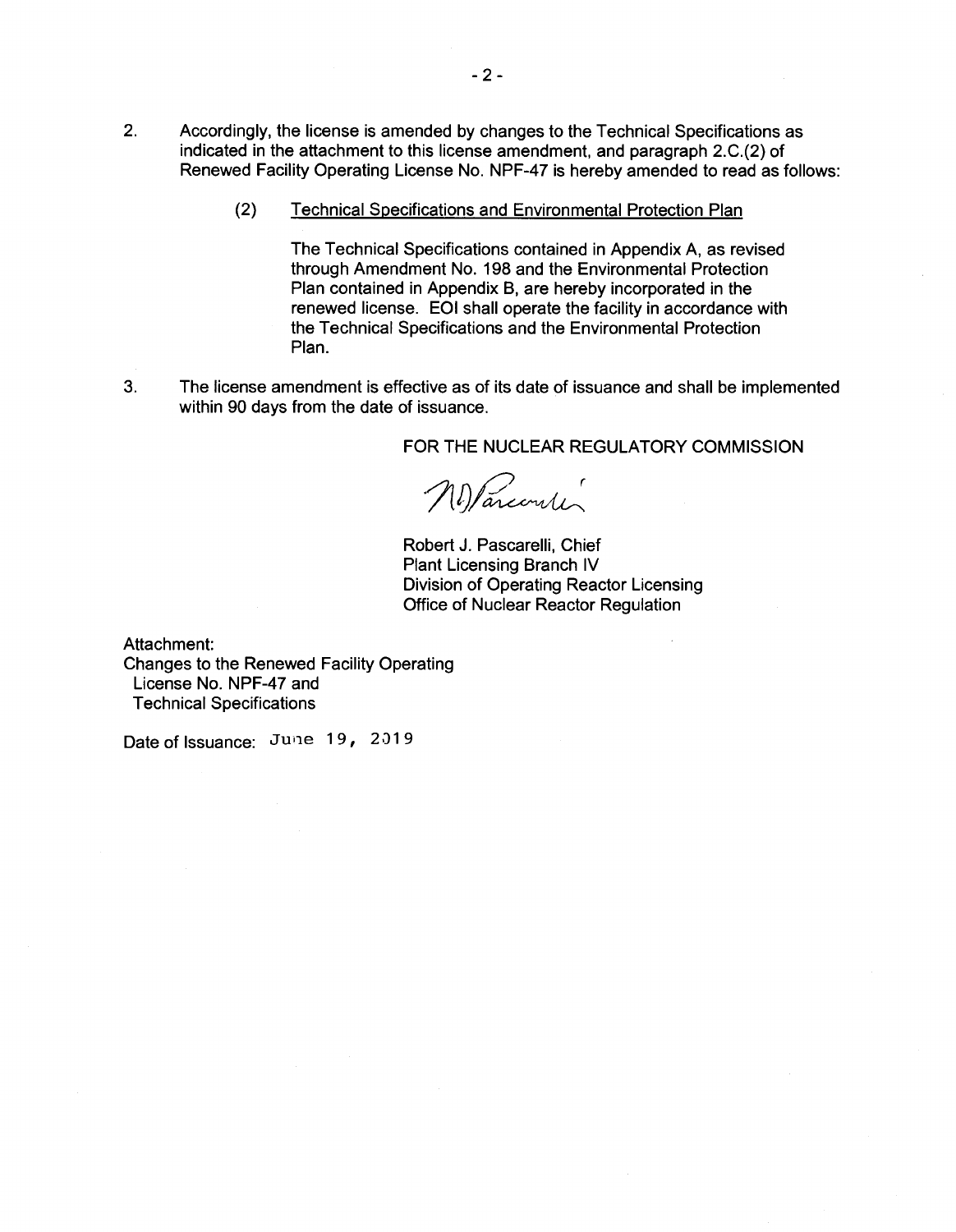## ATTACHMENT TO LICENSE AMENDMENT NO. 198

### RENEWED FACILITY OPERATING LICENSE NO. NPF-47

## RIVER BEND STATION, UNIT 1

### DOCKET NO. 50-458

Replace the following pages of the Renewed Facility Operating License No. NPF-47 and Appendix A Technical Specifications with the attached revised pages. The revised pages are identified by Amendment number and contain marginal lines indicating the areas of change.

### Renewed Facility Operating License

| <b>REMOVE</b> | <b>INSERT</b> |
|---------------|---------------|
| -3-           | -3-           |

#### Technical Specifications

| <b>REMOVE</b>  | <b>INSERT</b> |
|----------------|---------------|
|                | ---           |
| $\bullet$<br>π | .             |
| iii            | ---           |
| ٠<br>i۷        | --            |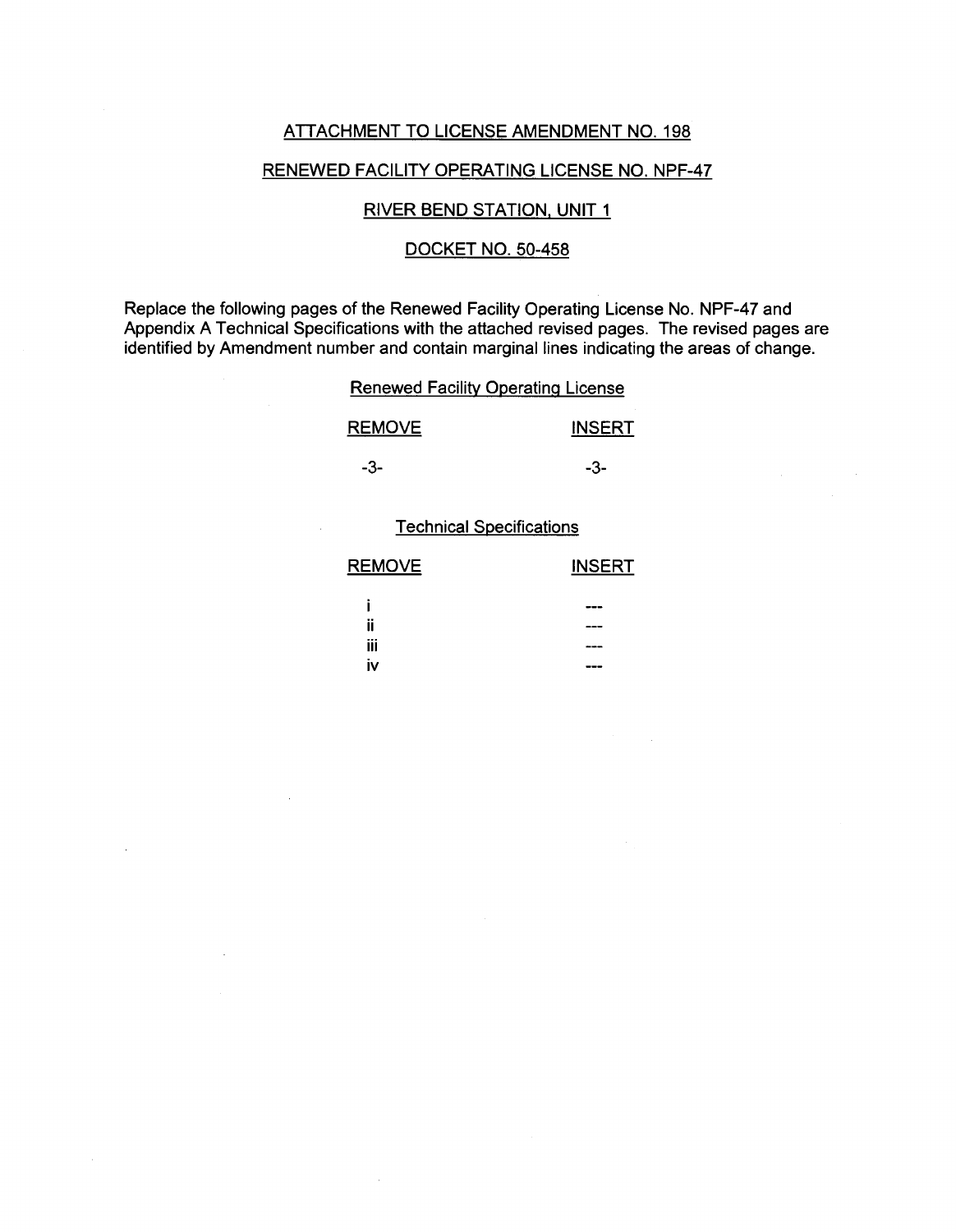- (3) EOI, pursuant to Section 103 of the Act and 10 CFR Part 70, to receive, possess and to use at any time special nuclear material as reactor fuel, in accordance with the limitations for storage and amounts required for reactor operation, as described in the Final Safety Analysis Report, as supplemented and amended;
- (4) EOI, pursuant to Section 103 of the Act and 10 CFR Parts 30, 40 and 70, to receive, possess, and use at any time any byproduct, source and special nuclear material as sealed neutron sources for reactor startup, sealed sources for reactor instrumentation and radiation monitoring equipment calibration, and as fission detectors in amounts as required;
- (5) EOI, pursuant to Section 103 of the Act and 10 CFR Parts 30, 40 and 70, to receive, possess, and use in amounts as required any byproduct, source or special nuclear material without restriction to chemical or physical form, for sample analysis or instrument calibration or associated with radioactive apparatus or components; and
- (6) EOI, pursuant to Section 103 of the Act and 10 CFR Parts 30, 40 and 70, to possess, but not separate, such byproduct and special nuclear materials as may be produced by the operation of the facility.
- C. This renewed license shall be deemed to contain and is subject to the conditions specified in the Commission's regulations set forth in 10 CFR Chapter I and is subject to all applicable provisions of the Act and the rules, regulations and orders of the Commission now or hereafter in effect; and is subject to the additional conditions specified or incorporated below:
	- (1) Maximum Power Level

EOI is authorized to operate the facility at reactor core power levels not in excess of 3091 megawatts thermal (100% rated power) in accordance with the conditions specified herein.

# (2) Technical Specifications and Environmental Protection Plan

The Technical Specifications contained in Appendix A, as revised through Amendment No. 198 and the Environmental Protection Plan contained in Appendix B, are hereby incorporated in the renewed license. EOI shall operate the facility in accordance with the Technical Specifications and the Environmental Protection Plan.

Amendment No. 198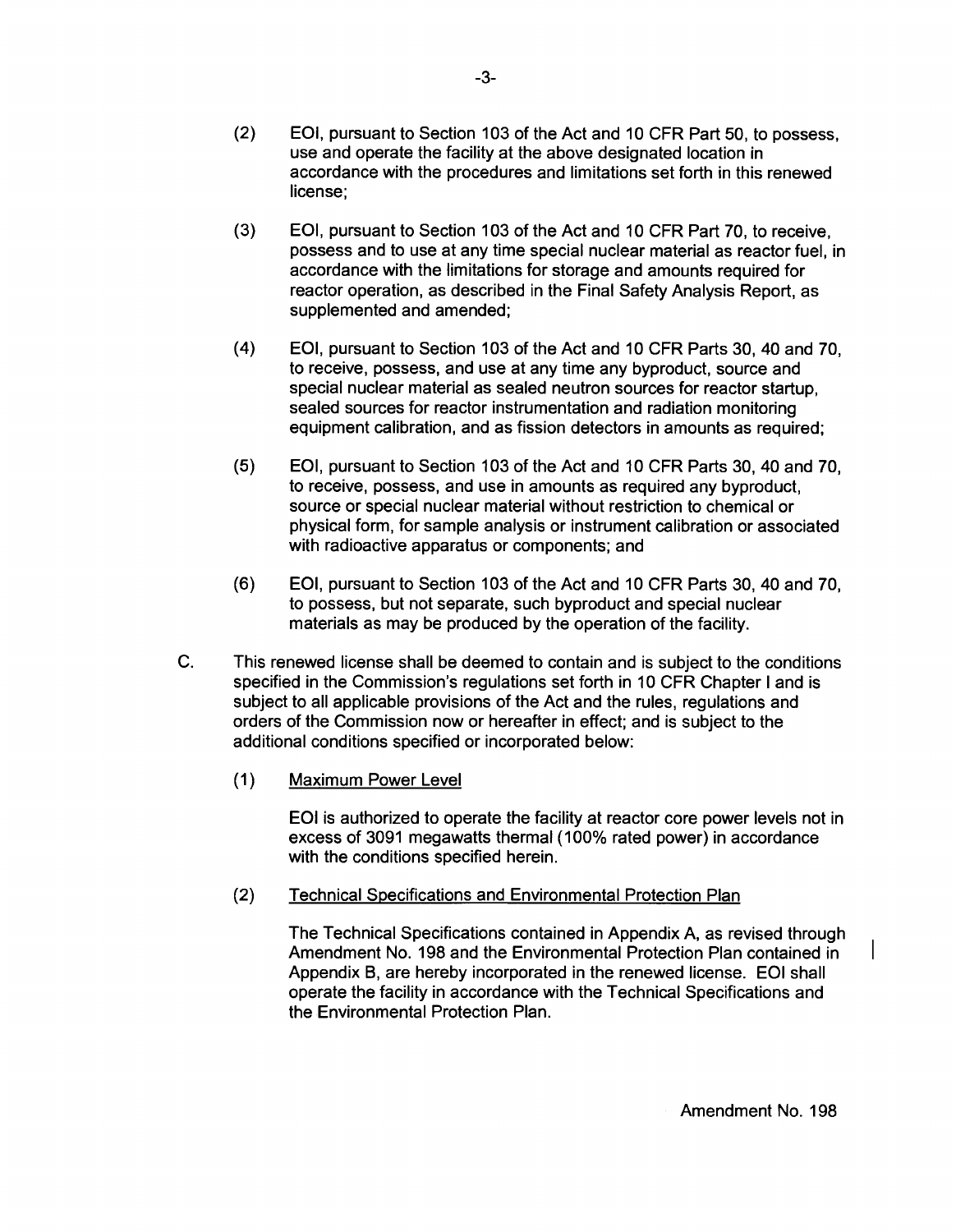

**UNITED STATES NUCLEAR REGULATORY COMMISSION WASHINGTON,** 0.C. **20555-0001** 

# SAFETY EVALUATION BY THE OFFICE OF NUCLEAR REACTOR REGULATION

# RELATED TO AMENDMENT NO. 198 TO

## RENEWED FACILITY OPERATING LICENSE NO. NPF-47

## ENTERGY OPERATIONS, INC.

## RIVER BEND STATION, UNIT 1

## DOCKET NO. 50-458

## 1.0 INTRODUCTION

By application dated November 29, 2018 (Agencywide Documents Access and Management System Accession No. ML 18333A194), Entergy Operations, Inc. (the licensee), requested changes to the Technical Specifications (TSs) for the River Bend Station, Unit 1. The proposed amendment would delete the Table of Contents from the TSs and relocate it to a licensee-controlled document. The U.S. Nuclear Regulatory Commission (NRC) staff's review of the licensee's application is set forth below.

### 2.0 REGULATORY EVALUATION

The NRC's regulatory requirements related to the content of the TSs are contained in Title 10 of the Code of Federal Regulations (10 CFR) Section 50.36. The regulations in 10 CFR 50.36 require that the TSs include items in the following categories: (1) safety limits, limiting safety systems settings, and limiting control settings; (2) limiting conditions for operation; (3) surveillance requirements; (4) design features; and (5) administrative controls. The administrative controls are provisions relating to organization and management, procedures, recordkeeping, review and audit, and reporting necessary to assure operation of the facility in a safe manner. The TS Table of Contents is not relied upon to assure safe operation of the facility. The requirements of 10 CFR 50.36 do not include provisions for a Table of Contents, which contains only administrative information.

### 3.0 TECHNICAL EVALUATION

The TS Table of Contents is a list, found before the specific TS requirements, which provides information on the TS section numbers, section titles, and the commencing page number. The Table of Contents do not contain technical information required by 10 CFR 50.36. Thus, inclusion of a Table of Contents as part of the TSs is optional, and is not required by NRC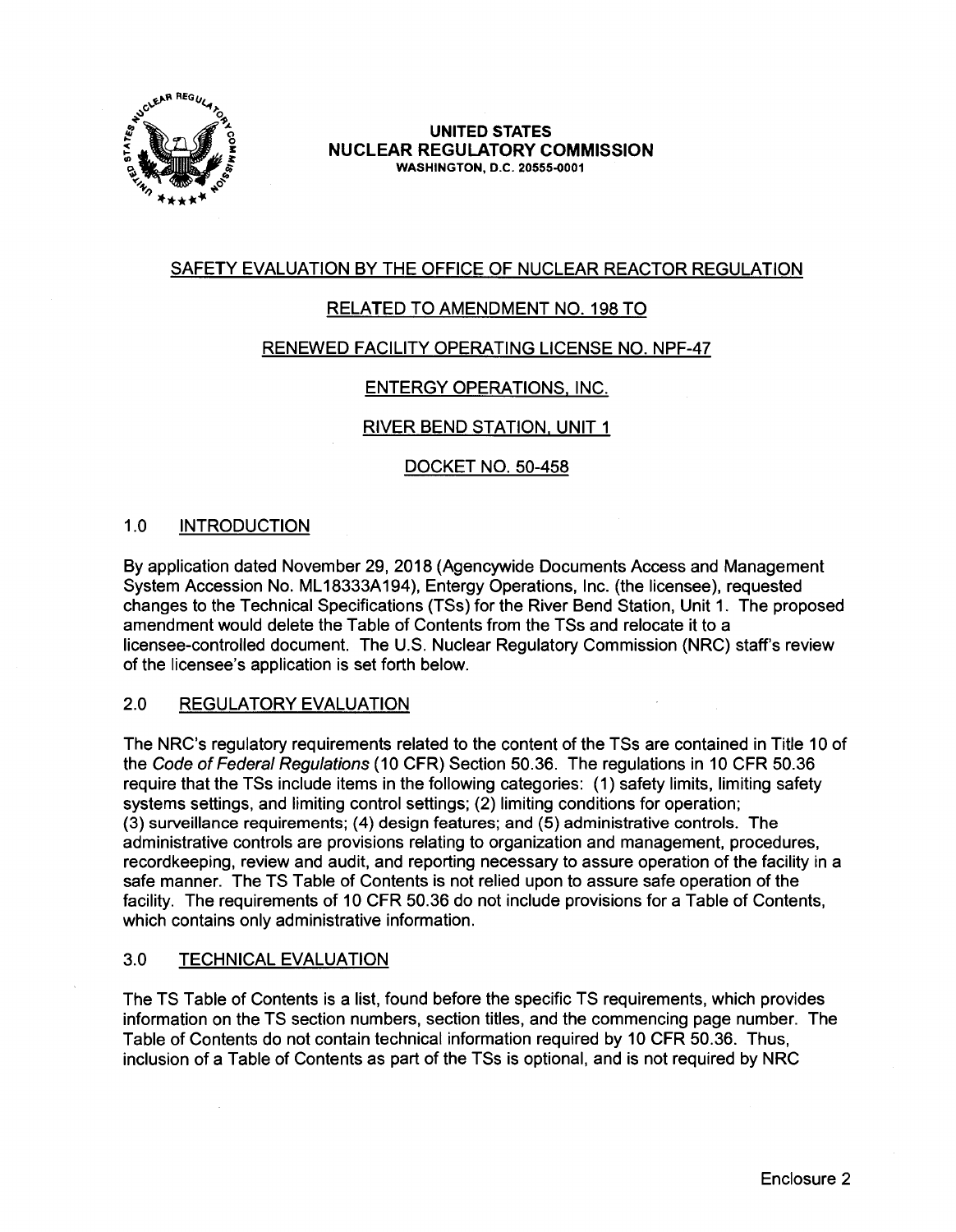regulations. Therefore, removal of the Table of Contents from the TSs constitutes an administrative change and is acceptable to the NRC staff.<sup>1</sup>

### 4.0 STATE CONSULTATION

In accordance with the Commission's regulations, the Louisiana State official was notified of the proposed issuance of the amendment on March 12, 2019. The State official had no comments.

#### 5.0 **ENVIRONMENTAL CONSIDERATION**

The amendment changes an administrative requirement. Accordingly, the amendment meets the eligibility criteria for categorical exclusion set forth in 10 CFR  $51.22(c)(10)$ . Pursuant to 10 CFR 51.22(b), no environmental impact statement or environmental assessment need be prepared in connection with the issuance of the amendment. The Commission has previously issued a proposed finding that the amendment involves no significant hazards consideration published in the Federal Register on January 30, 2019 (84 FR 492), and there has been no public comment on such finding.

### 6.0 **CONCLUSION**

The Commission has concluded, based on the considerations discussed above, that: (1) there is reasonable assurance that the health and safety of the public will not be endangered by operation in the proposed manner, (2) there is reasonable assurance that such activities will be conducted in compliance with the Commission's regulations, and (3) the issuance of the amendment will not be inimical to the common defense and security or to the health and safety of the public.

Principal Contributor: Lisa M. Regner

Date: June 19, 2019

<sup>1</sup> There is a variation between the licensee's Table of Contents and the Table of Contents in the NRC's authority file for River Bend. The licensee's Table of Contents, as provided by application dated November 29, 2018, contain references to the TS and TS bases sections. However, the Table of Contents in the NRC's authority file only contains references to the TS sections. As a result, there is a difference in page numbers, which has no bearing on the NRC's staff decision to allow the removal of the Table of Contents.